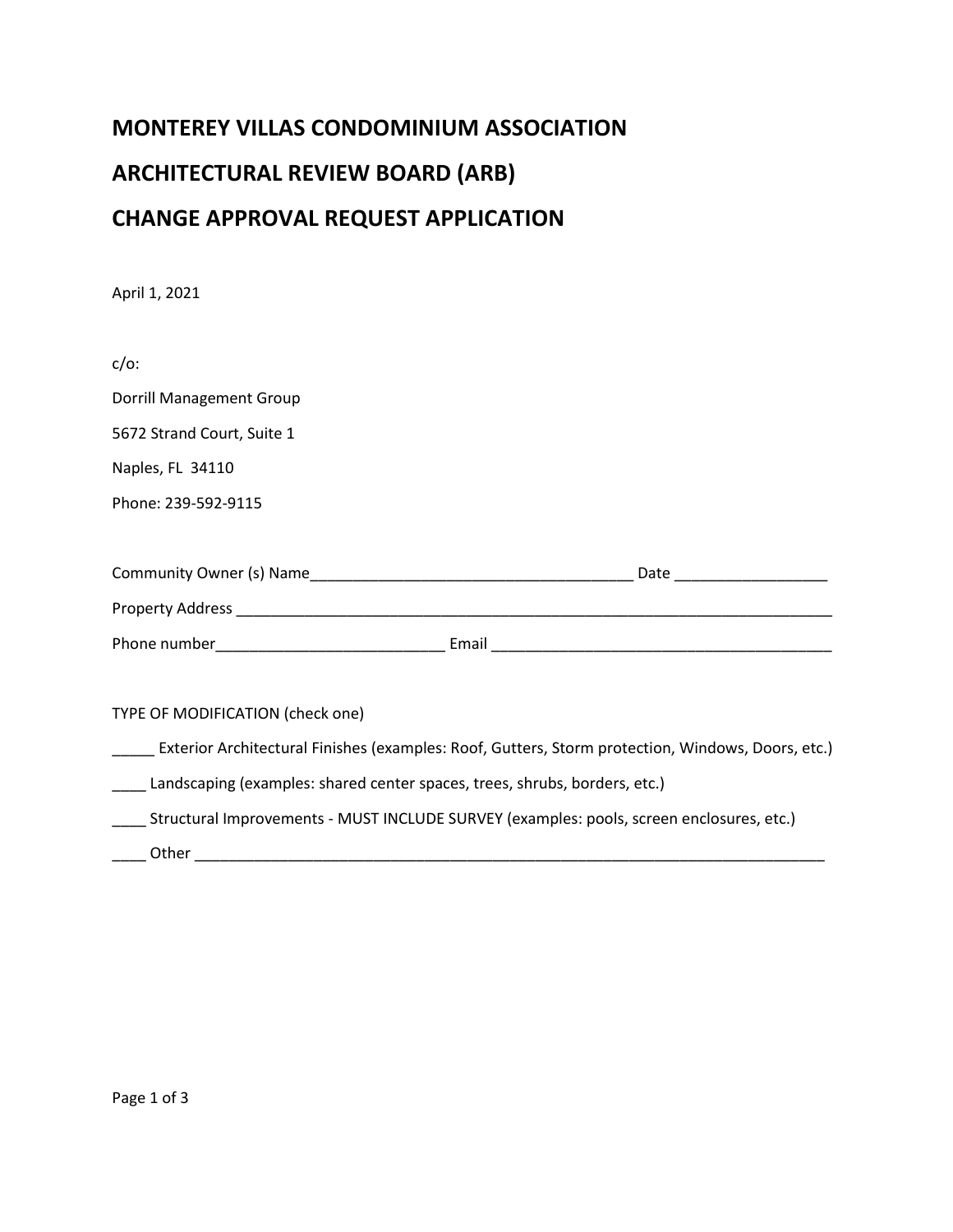## DESCRIPTON OF REQUESTED PROJECT

| Provide as much detail as possible of proposed project                                |                               |  |  |
|---------------------------------------------------------------------------------------|-------------------------------|--|--|
|                                                                                       |                               |  |  |
|                                                                                       |                               |  |  |
|                                                                                       |                               |  |  |
|                                                                                       |                               |  |  |
|                                                                                       |                               |  |  |
|                                                                                       |                               |  |  |
| SUPPORTING DOCUMENTATION ATTACHED (check applicable)                                  |                               |  |  |
|                                                                                       |                               |  |  |
| ____ Sketch and/or survey showing location of modification/improvement project        |                               |  |  |
| ____ Color samples and or picture of proposed material(s) for project                 |                               |  |  |
| THE UNDERSIGNED ACKNOWLEDGES THAT THEY HAVE READ AND UNDERSTAND THIS APPLICATION      |                               |  |  |
| PURSUANT TO THE COVENANTS & RULES & REGULATIONS OF THE MONTEREY VILLAS CONDOMINIUM    |                               |  |  |
| <b>ASSOCIATION</b>                                                                    |                               |  |  |
|                                                                                       |                               |  |  |
|                                                                                       |                               |  |  |
| ARC DECISION OF COMPLETED & SUPPORTED APPLICATION TO FOLLOW WITHIN 45 DAYS OF RECEIPT |                               |  |  |
| APPROVED NOT APPROVED                                                                 |                               |  |  |
| <b>REMARKS</b>                                                                        |                               |  |  |
|                                                                                       |                               |  |  |
|                                                                                       | DATE ________________________ |  |  |